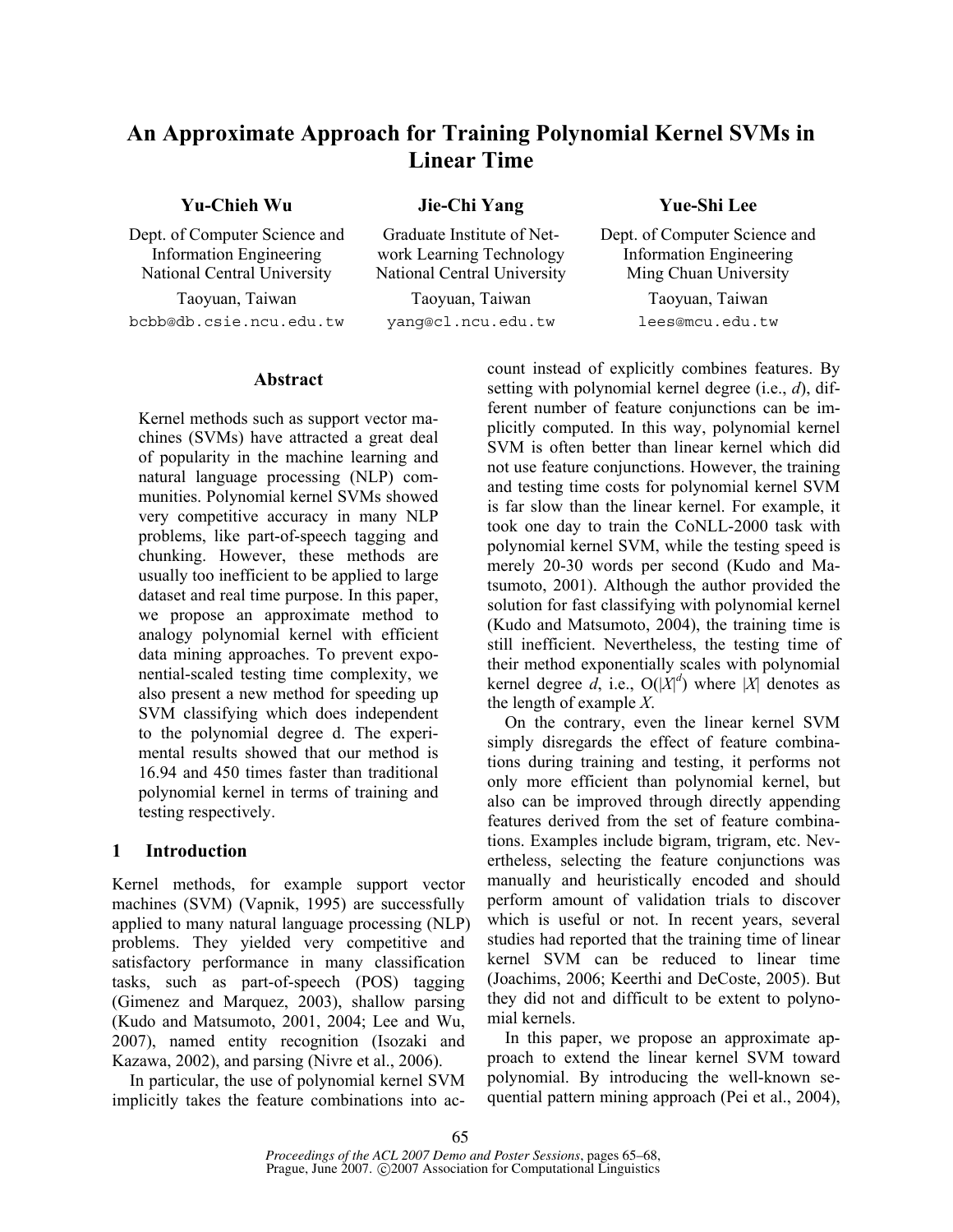frequent feature conjunctions, namely patterns could be discovered and also kept as expand feature space. We then adopt the mined patterns to rerepresent the training/testing examples. Subsequently, we use the off-the-shelf linear kernel SVM algorithm to perform training and testing. Besides, to exponential-scaled testing time complexity, we propose a new classification method for speeding up the SVM testing. Rather than enumerating all patterns for each example, our method requires  $O(F_{avg} * N_{avg})$  which is independent to the polynomial kernel degree.  $F_{\text{avg}}$  is the average number of frequent features per example, while the *N*<sub>avg</sub> is the average number of patterns per feature.

### **2 SVM and Kernel Methods**

Suppose we have the training instance set for binary classification problem:

 $(x_1, y_1), (x_2, y_2), ..., (x_n, y_n), \ x_i \in \mathbb{R}^D, \ y_i \in \{+1, -1\}$ 

where  $x_i$  is a feature vector in *D*-dimension space of the *i*-th example, and  $y_i$  is the label of xi either positive or negative. The training of SVMs involves in minimize the following object (primal form, soft-margin) (Vapnik, 1995):

minimize : 
$$
W(\alpha) = \frac{1}{2}\overrightarrow{W} \cdot \overrightarrow{W} + C \sum_{i=1}^{n} Loss(\overrightarrow{W} x_i, y_i)
$$
 (1)

The loss function indicates the loss of training error. Usually, the hinge-loss is used (Keerthi and DeCoste, 2005). The factor *C* in (1) is a parameter that allows one to trade off training error and margin. A small value for *C* will increase the number of training errors.

To determine the class (+1 or -1) of an example *x* can be judged by computing the following equation.

$$
y(x) = sign((\sum_{x_i \in S^{V_s}} \alpha_i y_i K(x, x_i)) + b)
$$
\n(2)

 $\alpha_i$  is the weight of training example  $x_i$  ( $\alpha_i > 0$ ), and b denotes as a threshold. Here the xi should be the support vectors (SVs), and are representative of training examples. The kernel function *K* is the kernel mapping function, which might map from  $\mathbb{R}^D$  to  $\mathbb{R}^D'$  (usually *D*<<*D*'). The natural linear kernel simply uses the dot-product as (3).

$$
K(x, x_i) = dot(x, x_i)
$$
\n(3)

A polynomial kernel of degree *d* is given by (4).

$$
K(x, x_i) = (1 + dot(x, x_i))^d
$$
 (4)

One can design or employ off-the-shelf kernel types for particular applications. In particular to the use of polynomial kernel-based SVM, it was shown to be the most successful kernels for many natural language processing (NLP) problems (Kudo and Matsumoto, 2001; Isozaki and Kazawa, 2002; Nivre et al., 2006).

It is known that the dot-product (linear form) represents the most efficient kernel computing which can produce the output value by linearly combining all support vectors such as

$$
y(x) = sign(dot(x, w) + b) \qquad \text{where } w = \sum_{x_i \in S} \alpha_i y_i x_i \tag{5}
$$

By combining (2) and (4), the determination of an example of *x* using the polynomial kernel can be shown as follows.

$$
y(x) = sign((\sum_{x \in SY_5} \alpha y_i (dot(x, x_i) + 1)^d) + b)
$$
\n(6)

Usually, degree d is set more than 1. When *d* is set as 1, the polynomial kernel backs-off to linear kernel. Although the effectiveness of polynomial kernel, it can not be shown to linearly combine all support vectors into one weight vector whereas it requires computing the kernel function (4) for each support vector  $x_i$ . The situation is even worse when the number of support vectors become huge (Kudo and Matsumoto, 2004). Therefore, whether in training or testing phrase, the cost of kernel computations is far more expensive than linear kernel.

# **3 Approximate Polynomial Kernel**

In 2004, Kudo and Matsumoto (2004) derived both implicitly (6) and explicitly form of polynomial kernel. They indicated that the use of explicitly enumerate the feature combinations is equivalent to the polynomial kernel (see Lemma 1 and Example 1, Kudo and Matsumoto, 2004) which shared the same view of (Cumby and Roth, 2003).

We follow the similar idea of the above studies that requires explicitly enumerated all feature combinations. To meet with our problem, we employ the well-known sequential pattern mining algorithm, namely PrefixSpan (Pei et al., 2004) to efficient mine the frequent patterns. However, directly adopt the algorithm is not a good idea. To fit with SVM, we modify the original PrefixSpan algorithm according to the following constraints.

Given a set features, the PrefixSpan mines the frequent patterns which occurs more than predefined minimum support in the training set and limited in the length of predefined *d*, which is equivalent to the polynomial kernel degree *d*. For exam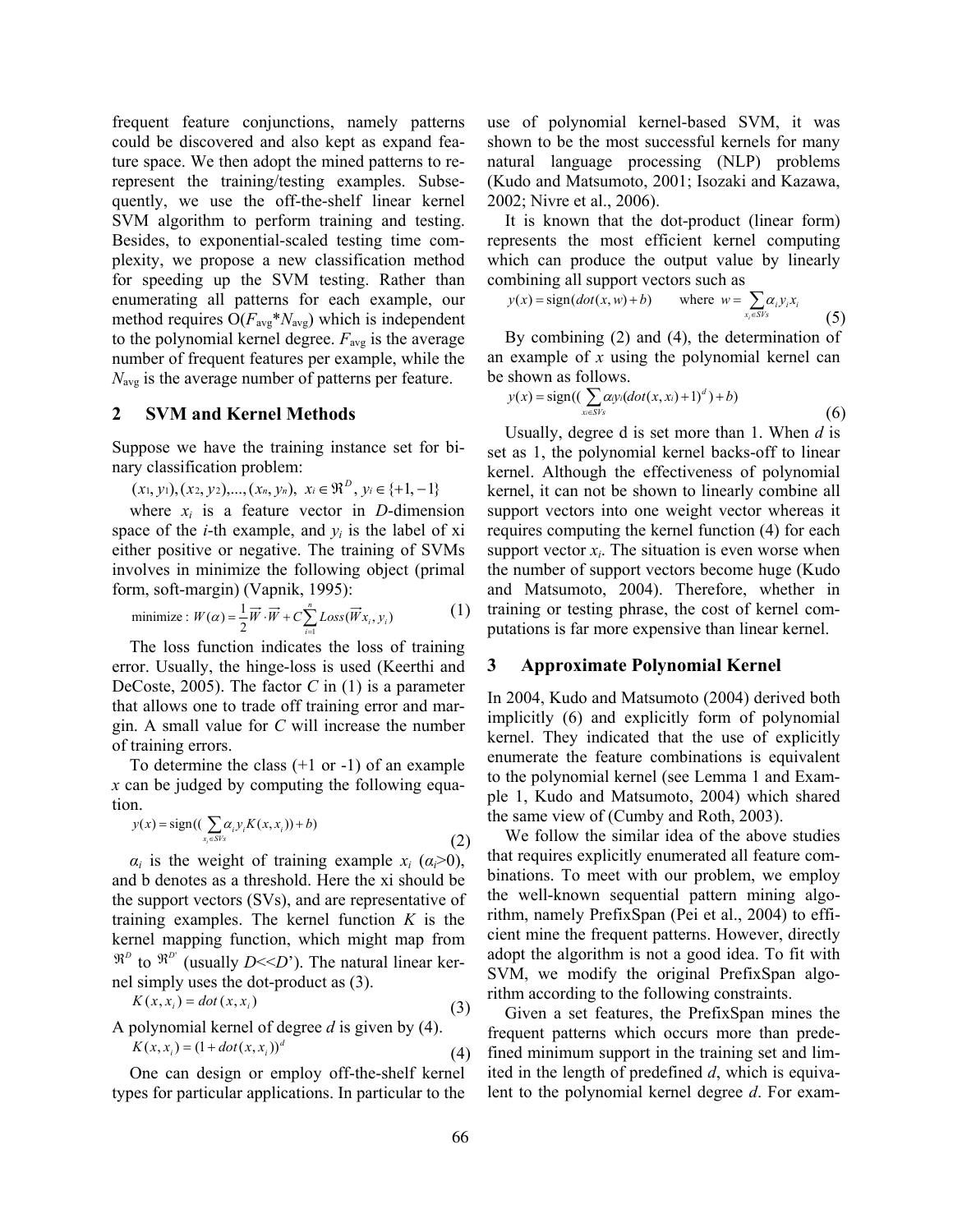ple, if the minimum support is 5, and *d*=2, then a feature combination  $(f_i, f_j)$  must appear more than 5 times in set of *x*.

# **Definition 1 (***Frequent single-item sequence***):**

Given a set of feature vectors *x*, minimum support, and *d*, mining the frequent patterns (feature combinations) is to mine the patterns in the single-item sequence database.

#### **Lemma 2 (***Ordered feature vector***):**

For each example, the feature vector could be transformed into an ordered item (feature) list, i.e.,  $f_1 \le f_2 \le \ldots \le f_{max}$  where  $f_{max}$  is the highest dimension of the example.

**Proof.** It is very easy to sort an unordered feature vector into the ordered list with conventional sorting algorithm.

# **Definition 3 (***Uniqueness of the features per example***):**

Given the set of mined patterns, for any feature *fi*, it is impossible to appear more than once in the same pattern.

Different from conventional sequential pattern mining method, in feature combination mining for SVM only contains a set of feature vectors each of which is independently treated. In other words, no compound features in the vector. If it exists, one can simply expand the compound features as another new feature.

By means of the above constraints, mining the frequent patterns can be reduced to mining the limited length of frequent patterns in the single-item database (set of ordered vectors). Furthermore, during each phase, we need only focus on finding the "frequent single features" to expand previous phase. More detail implementation issues can refer (Pei et al., 2004).

#### **3.1 Speed-up Testing**

To efficiently expand new features for the original feature vectors, we propose a new method to fast discovery patterns. Essentially, the PrefixSpan algorithm gradually expands one item from previous result which can be viewed as a tree growing. An example can be found in Figure 1.

Each node in Figure 1 is the associate feature of root. The whole patterns expanded by  $f_i$  can be represented as the path from root to each node. For example, pattern  $(f_i, f_k, f_m, f_r)$  can be found via traversing the tree starting from  $f_i$ . In this way, we can re-expand the original feature vector via visiting corresponding trees for each feature.



**Figure 1: The tree representation of feature**  $f_i$ 

**Table 1: Encoding frequent patterns with DFS array** 

| representation |      |    |     |  |  |                |   |  |  |  |
|----------------|------|----|-----|--|--|----------------|---|--|--|--|
| Level          |      |    |     |  |  |                |   |  |  |  |
| Label          | Root |    | m   |  |  | m              | n |  |  |  |
| Item           |      | Jk | I m |  |  | J <sub>m</sub> |   |  |  |  |

However, traversing arrays is much more efficient than visiting trees. Therefore, we adopt the  $l^2$ sequences encoding method based on the DFS (depth-first-search) sequence as (Wang et al., 2004) to represent the trees. An  $l^2$ -sequence does not only store the label information but also take the node level into account. Examples can be found in Table 1.

**Theorem 4 (***Uniqueness of l***<sup>2</sup>-sequence**): Given trees  $T_1$ , and  $T_2$ , their  $l^2$ -sequences are identical if and only if  $T_1$  and  $T_2$  are isomorphic, i.e., there exists a one-to-one mapping for set of nodes, node labels, edges, and root nodes.

**Proof.** see theorem 1 in (Wang et al., 2004).

#### **Definition 5 (***Ascend-descend relation***):**

Given a node *k* of feature  $f_k$  in  $l^2$ -sequence, all of the descendant of *k* that rooted by *k* have the greater feature numbers than *fk*.

#### **Definition 6 (***Limited visiting space***):**

Given the highest feature  $f_{\text{max}}$  of vector *X*, and  $f_k$ rooted  $l^2$ -sequence, if  $f_{\text{max}} \leq f_k$ , then we can not find any pattern that prefix by *fk*.

Both definitions 5 and 6 strictly follow lemma 2 that kept the ordered relations among features. For example, once node *k* could be found in *X*, it is unnecessary to visit its children. More specifically, to determine whether a frequent pattern is in *X*, we need to compare feature vector of *X* and  $l^2$ sequence database. It is clearly that the time complexity of our method is  $O(F_{avg} * N_{avg})$  where  $F_{avg}$  is the average number of frequent features per example, while the  $N_{\text{avg}}$  is the average length of  $l^2$ sequence. In other words, our method does not dependent on the polynomial kernel degree.